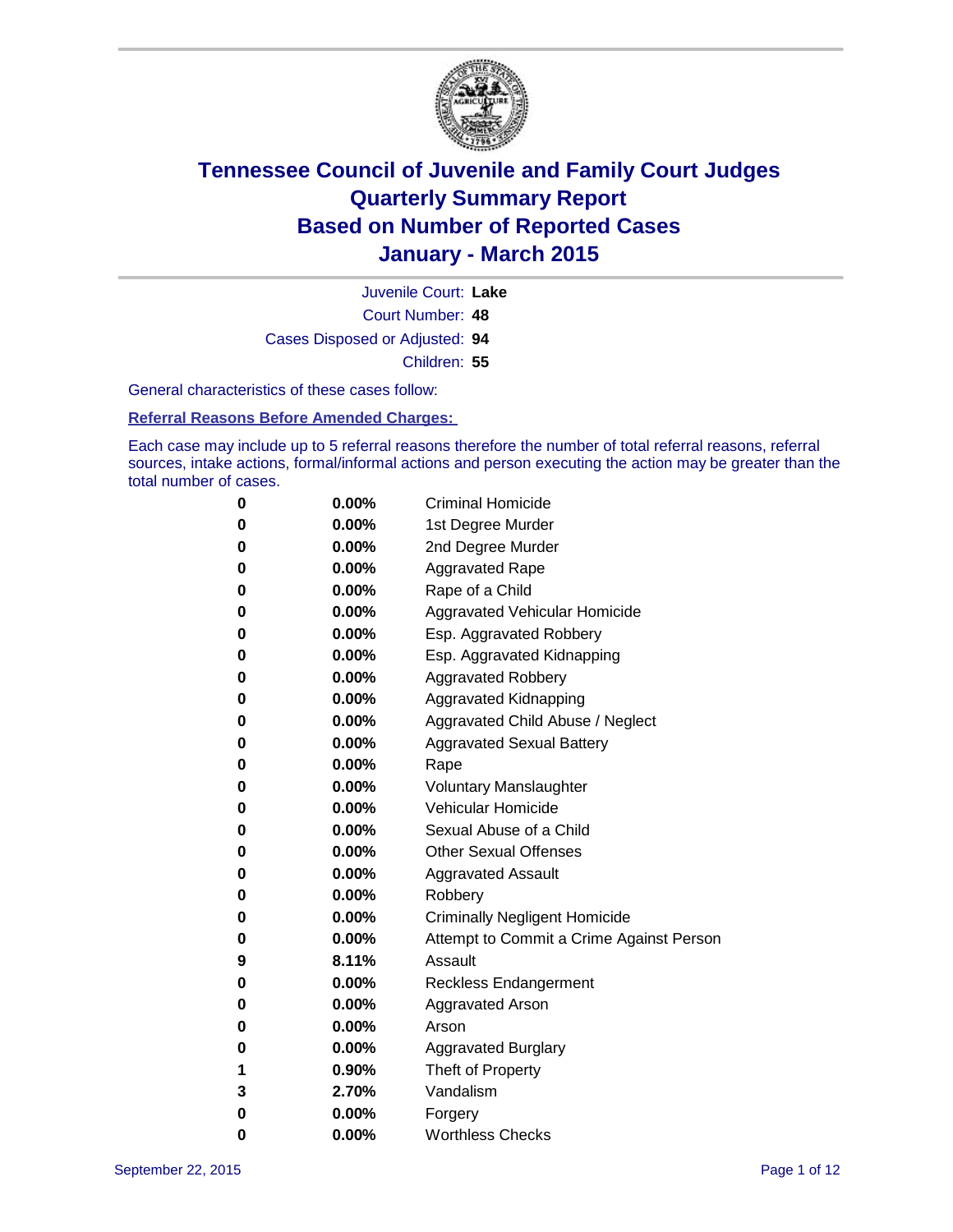

Court Number: **48** Juvenile Court: **Lake** Cases Disposed or Adjusted: **94** Children: **55**

#### **Referral Reasons Before Amended Charges:**

Each case may include up to 5 referral reasons therefore the number of total referral reasons, referral sources, intake actions, formal/informal actions and person executing the action may be greater than the total number of cases.

| 0           | $0.00\%$ | Illegal Possession / Fraudulent Use of Credit / Debit Cards |
|-------------|----------|-------------------------------------------------------------|
| 0           | 0.00%    | <b>Burglary</b>                                             |
| 0           | 0.00%    | Unauthorized Use of a Vehicle                               |
| 0           | 0.00%    | <b>Cruelty to Animals</b>                                   |
| 0           | 0.00%    | Sale of Controlled Substances                               |
| 0           | 0.00%    | <b>Other Drug Offenses</b>                                  |
| 1           | 0.90%    | Possession of Controlled Substances                         |
| 0           | 0.00%    | <b>Criminal Attempt</b>                                     |
| 0           | 0.00%    | Carrying Weapons on School Property                         |
| 0           | 0.00%    | Unlawful Carrying / Possession of a Weapon                  |
| 0           | 0.00%    | <b>Evading Arrest</b>                                       |
| 0           | 0.00%    | Escape                                                      |
| 0           | 0.00%    | Driving Under Influence (DUI)                               |
| 0           | 0.00%    | Possession / Consumption of Alcohol                         |
| 0           | 0.00%    | Resisting Stop, Frisk, Halt, Arrest or Search               |
| 0           | 0.00%    | <b>Aggravated Criminal Trespass</b>                         |
| 0           | 0.00%    | Harassment                                                  |
| 0           | 0.00%    | Failure to Appear                                           |
| 0           | 0.00%    | Filing a False Police Report                                |
| 0           | 0.00%    | <b>Criminal Impersonation</b>                               |
| 4           | 3.60%    | <b>Disorderly Conduct</b>                                   |
| 1           | 0.90%    | <b>Criminal Trespass</b>                                    |
| 0           | 0.00%    | <b>Public Intoxication</b>                                  |
| 0           | 0.00%    | Gambling                                                    |
| 10          | 9.01%    | <b>Traffic</b>                                              |
| 0           | 0.00%    | <b>Local Ordinances</b>                                     |
| 0           | 0.00%    | Violation of Wildlife Regulations                           |
| 3           | 2.70%    | Contempt of Court                                           |
| 2           | 1.80%    | Violation of Probation                                      |
| $\mathbf 0$ | 0.00%    | Violation of Aftercare                                      |
| 18          | 16.22%   | <b>Unruly Behavior</b>                                      |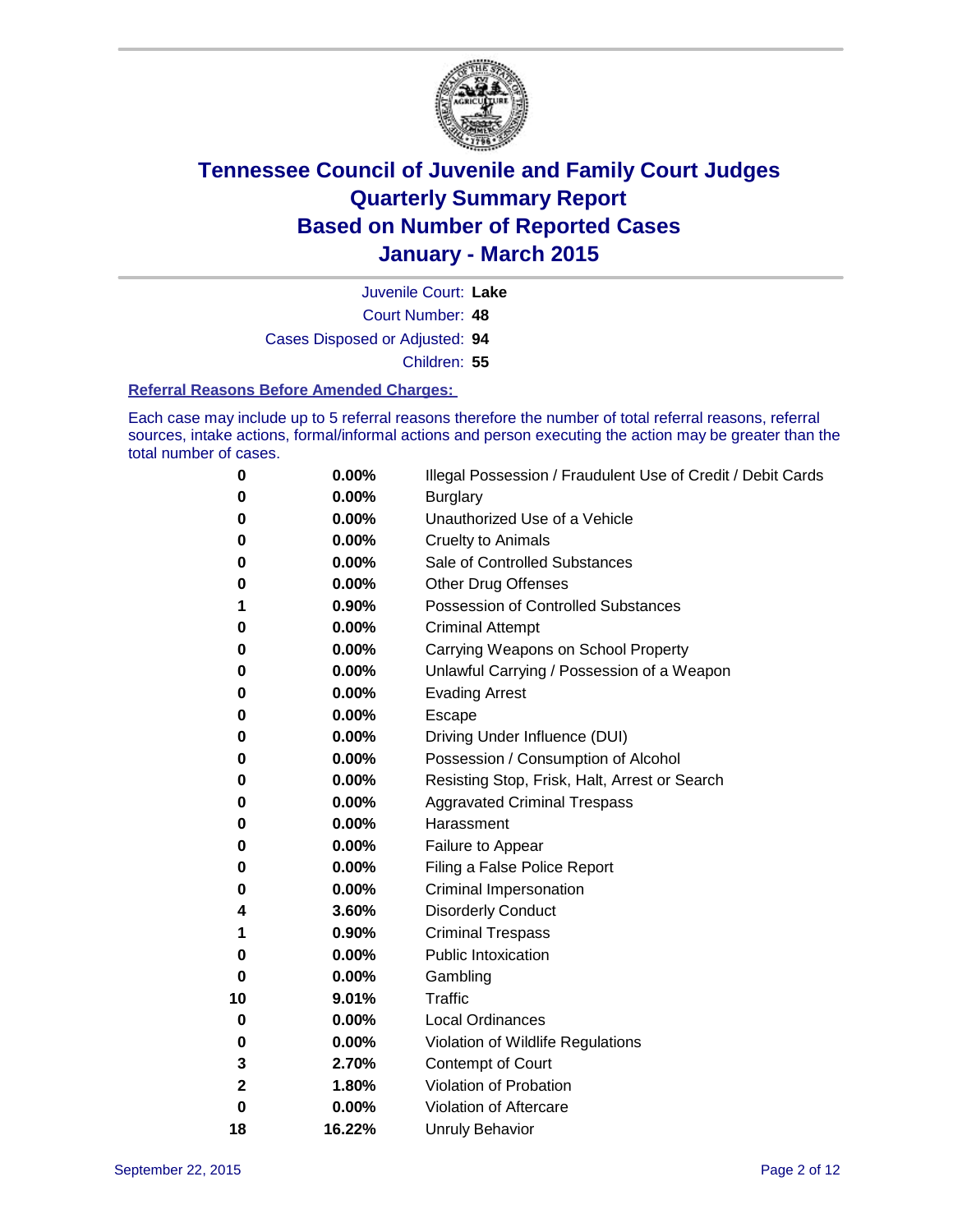

Court Number: **48** Juvenile Court: **Lake** Cases Disposed or Adjusted: **94** Children: **55**

### **Referral Reasons Before Amended Charges:**

Each case may include up to 5 referral reasons therefore the number of total referral reasons, referral sources, intake actions, formal/informal actions and person executing the action may be greater than the total number of cases.

| 16  | 14.41%  | Truancy                                |
|-----|---------|----------------------------------------|
| 0   | 0.00%   | In-State Runaway                       |
| 0   | 0.00%   | Out-of-State Runaway                   |
| 0   | 0.00%   | Possession of Tobacco Products         |
| 8   | 7.21%   | Violation of a Valid Court Order       |
| 1   | 0.90%   | Violation of Curfew                    |
| 0   | 0.00%   | Sexually Abused Child                  |
| 0   | 0.00%   | <b>Physically Abused Child</b>         |
| 17  | 15.32%  | Dependency / Neglect                   |
| 0   | 0.00%   | <b>Termination of Parental Rights</b>  |
| 0   | 0.00%   | <b>Violation of Pretrial Diversion</b> |
| 0   | 0.00%   | Violation of Informal Adjustment       |
| 8   | 7.21%   | <b>Judicial Review</b>                 |
| 0   | 0.00%   | <b>Administrative Review</b>           |
| 0   | 0.00%   | <b>Foster Care Review</b>              |
| 9   | 8.11%   | Custody                                |
| 0   | 0.00%   | Visitation                             |
| 0   | 0.00%   | Paternity / Legitimation               |
| 0   | 0.00%   | Child Support                          |
| 0   | 0.00%   | <b>Request for Medical Treatment</b>   |
| 0   | 0.00%   | <b>Consent to Marry</b>                |
| 0   | 0.00%   | Other                                  |
| 111 | 100.00% | <b>Total Referrals</b>                 |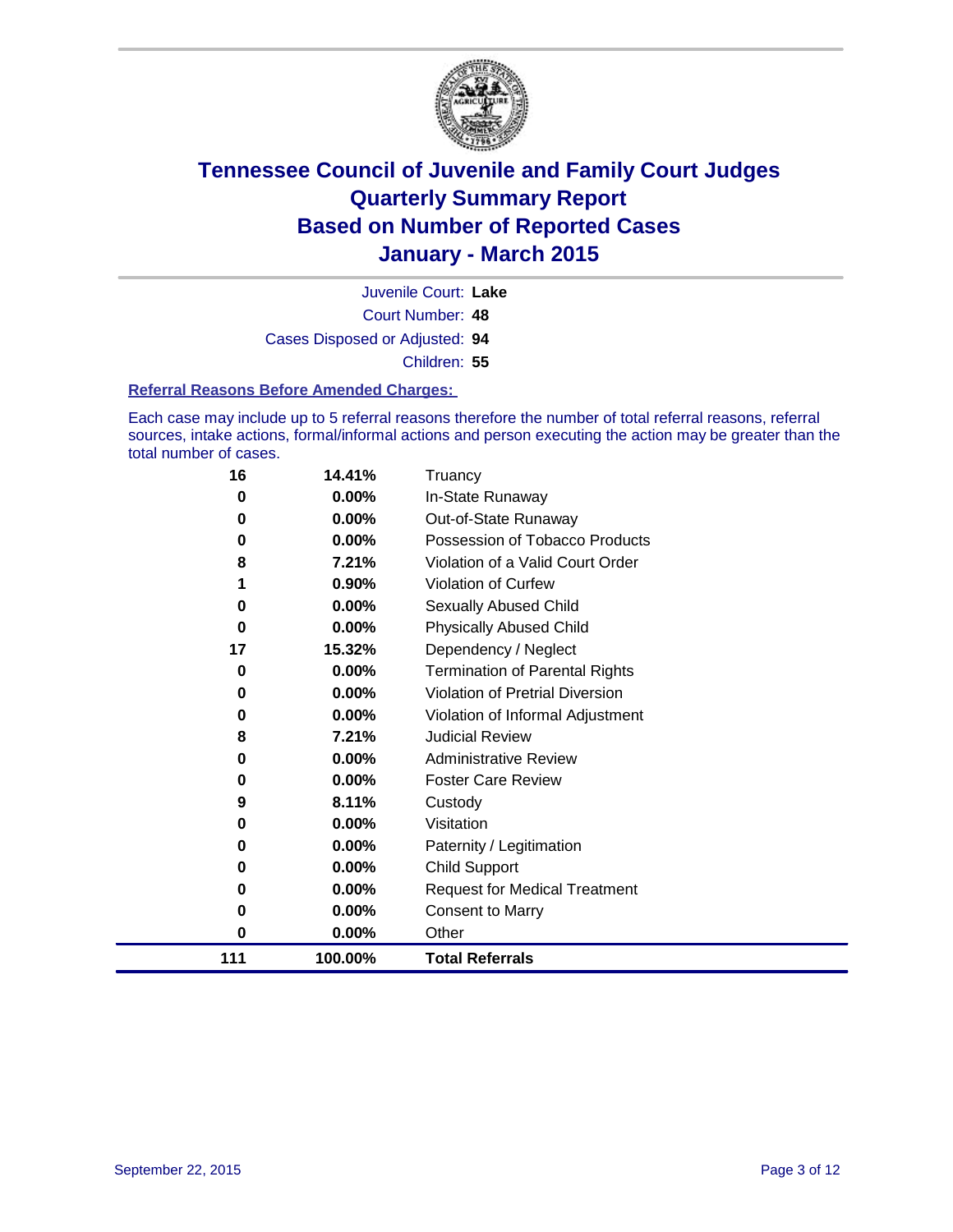

| Juvenile Court: Lake       |                                |                 |  |  |  |
|----------------------------|--------------------------------|-----------------|--|--|--|
|                            | Court Number: 48               |                 |  |  |  |
|                            | Cases Disposed or Adjusted: 94 |                 |  |  |  |
|                            | Children: 55                   |                 |  |  |  |
| <b>Referral Sources: 1</b> |                                |                 |  |  |  |
| 43                         | 38.74%                         | Law Enforcement |  |  |  |
| 7                          | 6.31%                          | Parents         |  |  |  |
| 5                          | 4.50%                          | Relatives       |  |  |  |
| 0                          | $0.00\%$                       | Self            |  |  |  |
| 15                         | 13.51%                         | School          |  |  |  |
| 0                          | 0.00%                          | CSA             |  |  |  |

| 111 | 100.00%  | <b>Total Referral Sources</b>     |
|-----|----------|-----------------------------------|
| 0   | 0.00%    | Other                             |
| 0   | 0.00%    | Unknown                           |
| 0   | 0.00%    | Hospital                          |
| 0   | 0.00%    | Child & Parent                    |
| 0   | 0.00%    | Victim                            |
| 1   | 0.90%    | <b>Other Court</b>                |
| 0   | 0.00%    | Social Agency                     |
| 28  | 25.23%   | <b>Court Staff</b>                |
| 0   | 0.00%    | <b>District Attorney's Office</b> |
| 0   | 0.00%    | <b>Other State Department</b>     |
| 12  | 10.81%   | <b>DCS</b>                        |
| υ   | $0.00\%$ | <b>USA</b>                        |

### **Age of Child at Referral: 2**

|    | 100.00%  | <b>Total Child Count</b> |
|----|----------|--------------------------|
| 0  | $0.00\%$ | Unknown                  |
| 0  | $0.00\%$ | Ages 19 and Over         |
| 8  | 14.55%   | Ages 17 through 18       |
| 9  | 16.36%   | Ages 15 through 16       |
| 10 | 18.18%   | Ages 13 through 14       |
| 4  | 7.27%    | Ages 11 through 12       |
| 24 | 43.64%   | Ages 10 and Under        |
|    |          |                          |

<sup>1</sup> If different than number of Referral Reasons (111), verify accuracy of your court's data.

One child could be counted in multiple categories, verify accuracy of your court's data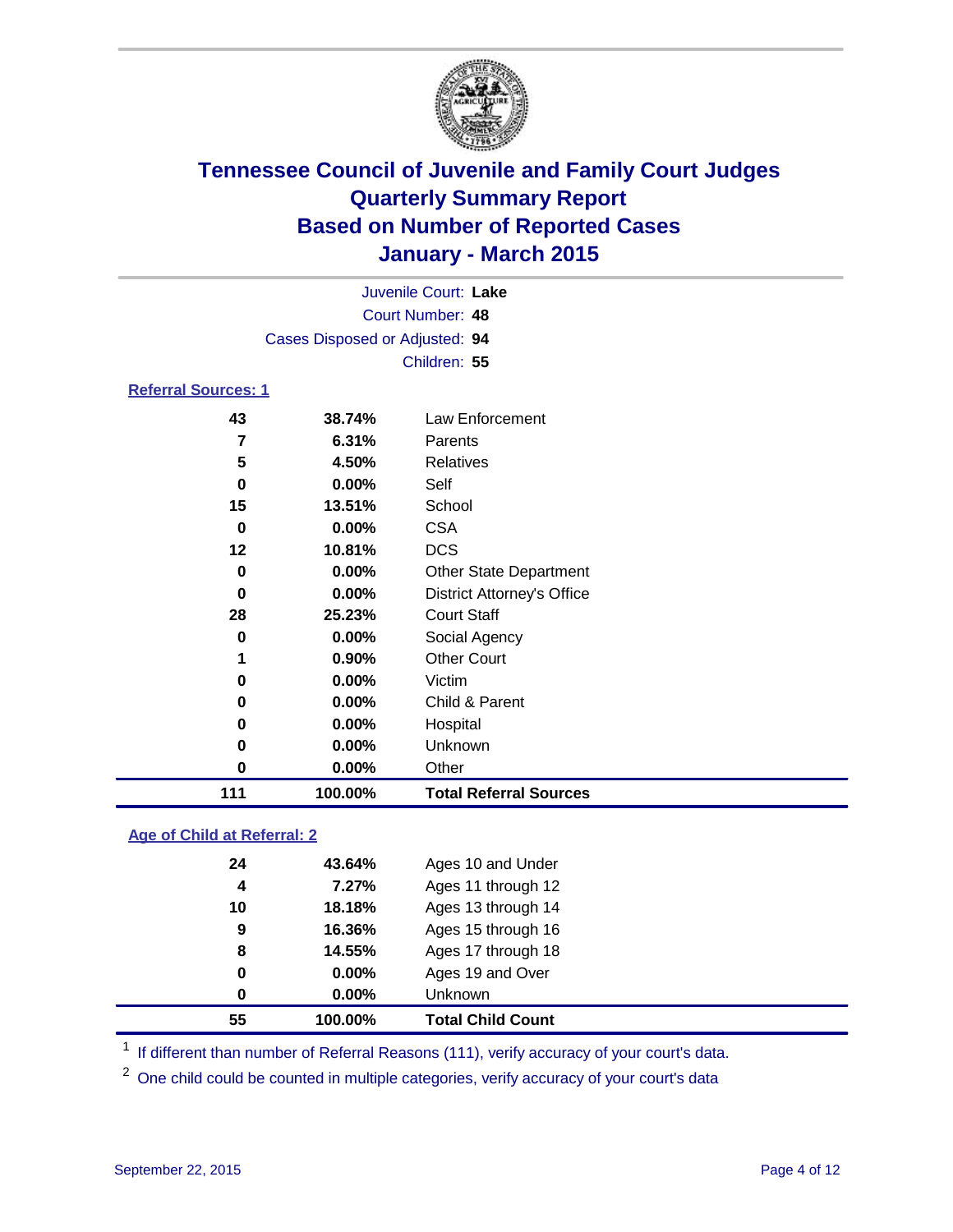

| Juvenile Court: Lake                    |                                |                          |  |  |
|-----------------------------------------|--------------------------------|--------------------------|--|--|
| Court Number: 48                        |                                |                          |  |  |
|                                         | Cases Disposed or Adjusted: 94 |                          |  |  |
|                                         |                                | Children: 55             |  |  |
| Sex of Child: 1                         |                                |                          |  |  |
| 36                                      | 65.45%                         | Male                     |  |  |
| 19                                      | 34.55%                         | Female                   |  |  |
| 0                                       | 0.00%                          | Unknown                  |  |  |
| 55                                      | 100.00%                        | <b>Total Child Count</b> |  |  |
| Race of Child: 1                        |                                |                          |  |  |
| 38                                      | 69.09%                         | White                    |  |  |
| 11                                      | 20.00%                         | African American         |  |  |
| $\bf{0}$                                | 0.00%                          | Native American          |  |  |
| 0                                       | 0.00%                          | Asian                    |  |  |
| 5                                       | 9.09%                          | Mixed                    |  |  |
| 1                                       | 1.82%                          | Unknown                  |  |  |
| 55                                      | 100.00%                        | <b>Total Child Count</b> |  |  |
| <b>Hispanic Origin: 1</b>               |                                |                          |  |  |
| $\overline{\mathbf{2}}$                 | 3.64%                          | Yes                      |  |  |
| 52                                      | 94.55%                         | <b>No</b>                |  |  |
| 1                                       | 1.82%                          | Unknown                  |  |  |
| 55                                      | 100.00%                        | <b>Total Child Count</b> |  |  |
| <b>School Enrollment of Children: 1</b> |                                |                          |  |  |
| 46                                      | 83.64%                         | Yes                      |  |  |
| 9                                       | 16.36%                         | <b>No</b>                |  |  |
| $\mathbf 0$                             | 0.00%                          | Unknown                  |  |  |
| 55                                      | 100.00%                        | <b>Total Child Count</b> |  |  |

One child could be counted in multiple categories, verify accuracy of your court's data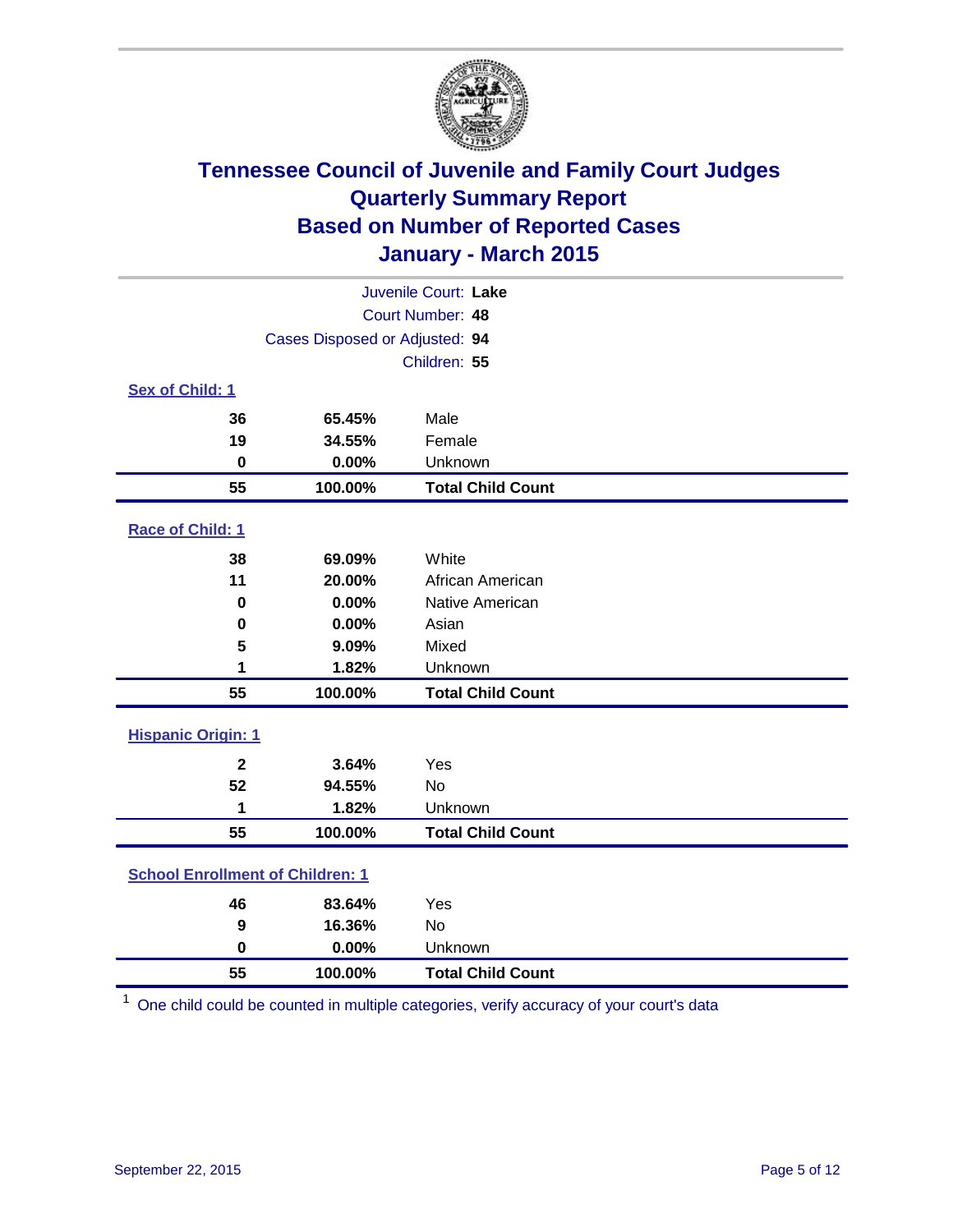

| 55                   | 100.00%                                                   | <b>Total Child Count</b>     |  |  |  |
|----------------------|-----------------------------------------------------------|------------------------------|--|--|--|
| 0                    | $0.00\%$                                                  | Other                        |  |  |  |
| 0                    | 0.00%                                                     | Unknown                      |  |  |  |
| 0                    | 0.00%                                                     | Independent                  |  |  |  |
| 0                    | 0.00%                                                     | In an Institution            |  |  |  |
| 0                    | $0.00\%$                                                  | In a Residential Center      |  |  |  |
| 1                    | 1.82%                                                     | In a Group Home              |  |  |  |
| 3                    | 5.45%                                                     | With Foster Family           |  |  |  |
| 0                    | 0.00%                                                     | With Adoptive Parents        |  |  |  |
| 13                   | 23.64%                                                    | <b>With Relatives</b>        |  |  |  |
| 10                   | 18.18%                                                    | <b>With Father</b>           |  |  |  |
| 22                   | 40.00%                                                    | <b>With Mother</b>           |  |  |  |
| $\mathbf{2}$         | 3.64%                                                     | With Mother and Stepfather   |  |  |  |
|                      | 1.82%                                                     | With Father and Stepmother   |  |  |  |
| 3                    | 5.45%                                                     | With Both Biological Parents |  |  |  |
|                      | <b>Living Arrangement of Child at Time of Referral: 1</b> |                              |  |  |  |
|                      |                                                           | Children: 55                 |  |  |  |
|                      |                                                           |                              |  |  |  |
|                      | Cases Disposed or Adjusted: 94                            |                              |  |  |  |
| Court Number: 48     |                                                           |                              |  |  |  |
| Juvenile Court: Lake |                                                           |                              |  |  |  |

### **Type of Detention: 2**

| 0<br>1<br>0<br>0<br>0<br>0<br>0<br>93 | $0.00\%$<br>$1.06\%$<br>$0.00\%$<br>0.00%<br>$0.00\%$<br>$0.00\%$<br>$0.00\%$<br>98.94% | Non-Secure Placement<br>Juvenile Detention Facility<br>Jail - Complete Separation<br>Jail - Partial Separation<br>Jail - No Separation<br><b>Psychiatric Hospital</b><br><b>Unknown</b><br>Does Not Apply |  |
|---------------------------------------|-----------------------------------------------------------------------------------------|-----------------------------------------------------------------------------------------------------------------------------------------------------------------------------------------------------------|--|
| 0                                     | $0.00\%$                                                                                | Other                                                                                                                                                                                                     |  |
| 94                                    | 100.00%                                                                                 | <b>Total Detention Count</b>                                                                                                                                                                              |  |

<sup>1</sup> One child could be counted in multiple categories, verify accuracy of your court's data

If different than number of Cases (94) verify accuracy of your court's data.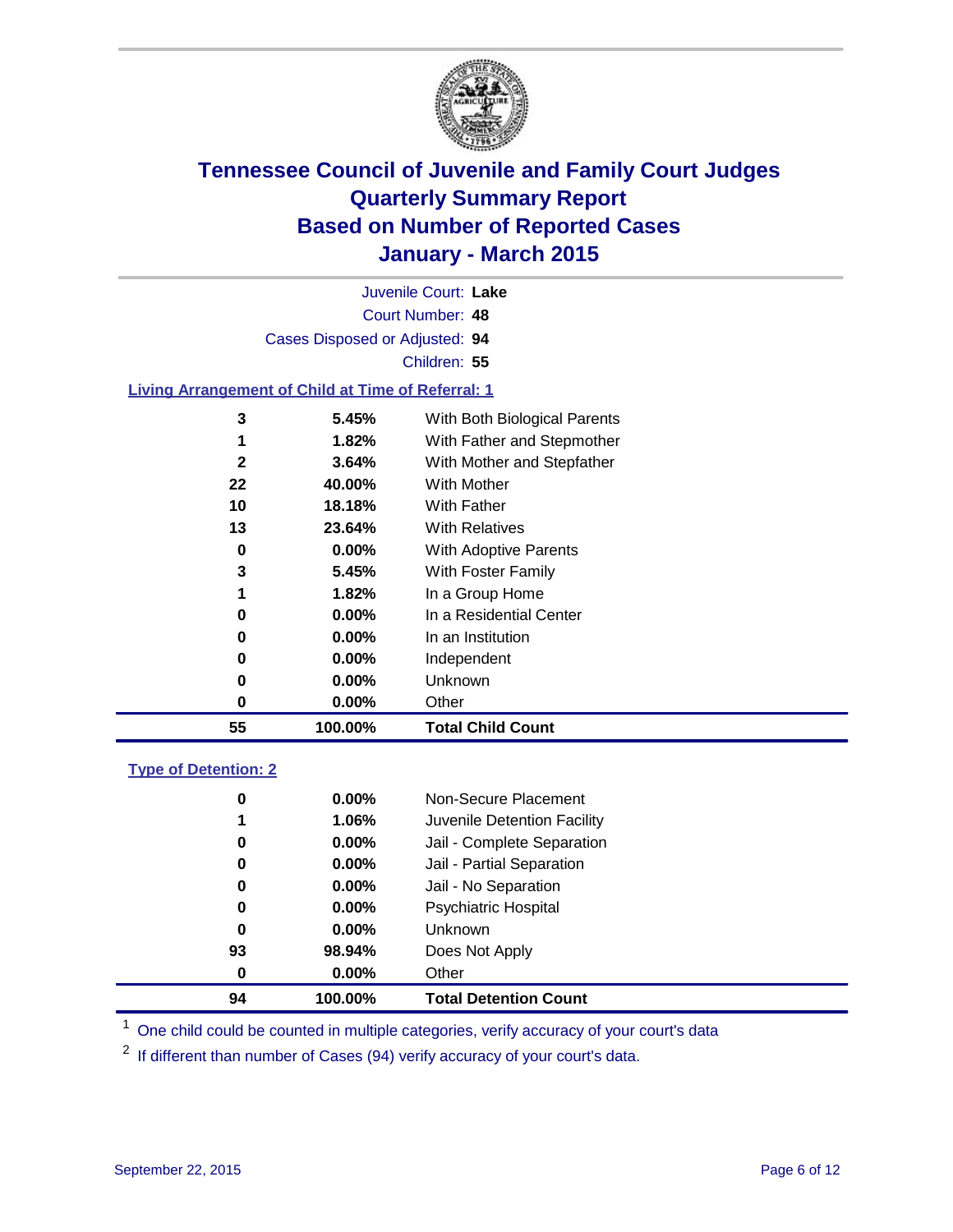

|                                                    | Juvenile Court: Lake           |                                         |  |  |  |  |
|----------------------------------------------------|--------------------------------|-----------------------------------------|--|--|--|--|
|                                                    | Court Number: 48               |                                         |  |  |  |  |
|                                                    | Cases Disposed or Adjusted: 94 |                                         |  |  |  |  |
|                                                    | Children: 55                   |                                         |  |  |  |  |
| <b>Placement After Secure Detention Hearing: 1</b> |                                |                                         |  |  |  |  |
| 1                                                  | 1.06%                          | Returned to Prior Living Arrangement    |  |  |  |  |
| 0                                                  | 0.00%                          | Juvenile Detention Facility             |  |  |  |  |
| 0                                                  | 0.00%                          | Jail                                    |  |  |  |  |
| 0                                                  | 0.00%                          | Shelter / Group Home                    |  |  |  |  |
| 0                                                  | $0.00\%$                       | <b>Foster Family Home</b>               |  |  |  |  |
| 0                                                  | 0.00%                          | <b>Psychiatric Hospital</b>             |  |  |  |  |
| 0                                                  | 0.00%                          | Unknown                                 |  |  |  |  |
| 93                                                 | 98.94%                         | Does Not Apply                          |  |  |  |  |
| $\mathbf 0$                                        | 0.00%                          | Other                                   |  |  |  |  |
| 94                                                 | 100.00%                        | <b>Total Placement Count</b>            |  |  |  |  |
| <b>Intake Actions: 2</b>                           |                                |                                         |  |  |  |  |
| 36                                                 | 32.43%                         | <b>Petition Filed</b>                   |  |  |  |  |
| 3                                                  | 2.70%                          | <b>Motion Filed</b>                     |  |  |  |  |
| 22                                                 | 19.82%                         | <b>Citation Processed</b>               |  |  |  |  |
| 0.00%<br>$\bf{0}$                                  |                                | Notification of Paternity Processed     |  |  |  |  |
| 50                                                 | 45.05%                         | Scheduling of Judicial Review           |  |  |  |  |
| 0                                                  | 0.00%                          | Scheduling of Administrative Review     |  |  |  |  |
| 0                                                  | 0.00%                          | <b>Scheduling of Foster Care Review</b> |  |  |  |  |
| 0                                                  | 0.00%                          | Unknown                                 |  |  |  |  |
| 0                                                  | 0.00%                          | Does Not Apply                          |  |  |  |  |
| 0                                                  | 0.00%                          | Other                                   |  |  |  |  |
| 111                                                | 100.00%                        | <b>Total Intake Count</b>               |  |  |  |  |

<sup>1</sup> If different than number of Cases (94) verify accuracy of your court's data.

<sup>2</sup> If different than number of Referral Reasons (111), verify accuracy of your court's data.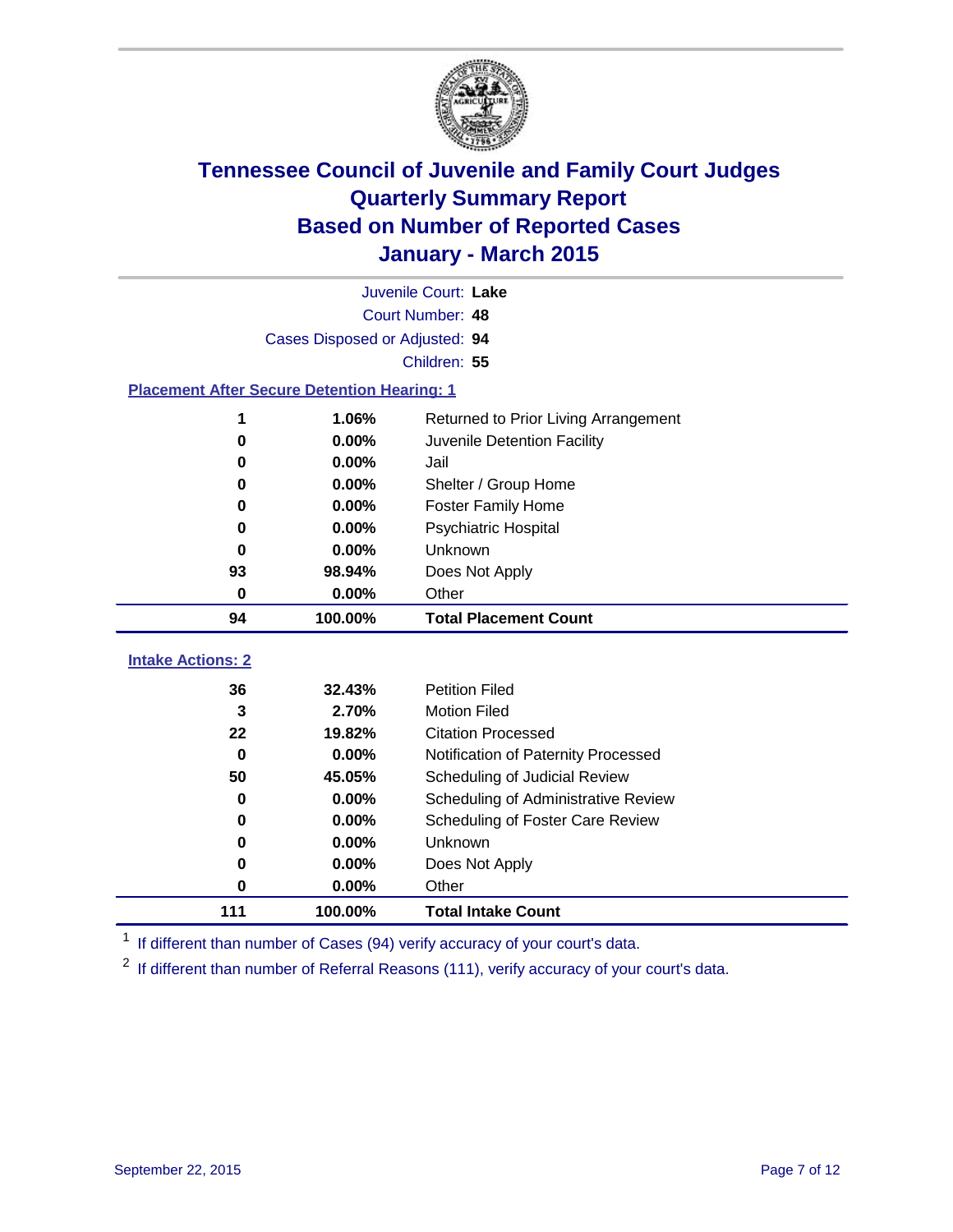

Court Number: **48** Juvenile Court: **Lake** Cases Disposed or Adjusted: **94** Children: **55**

### **Last Grade Completed by Child: 1**

| 55          | 100.00%        | <b>Total Child Count</b> |
|-------------|----------------|--------------------------|
| 0           | 0.00%          | Other                    |
| $\bf{0}$    | 0.00%          | Unknown                  |
| 0           | 0.00%          | Never Attended School    |
| 0           | 0.00%          | Graduated                |
| 0           | 0.00%          | <b>GED</b>               |
| 0           | 0.00%          | Non-Graded Special Ed    |
| 0           | 0.00%          | 12th Grade               |
| 3           | 5.45%          | 11th Grade               |
| 7           | 12.73%         | 10th Grade               |
| 0           | 0.00%          | 9th Grade                |
| 6           | 10.91%         | 9th Grade                |
| $\pmb{0}$   | 0.00%          | 8th Grade                |
| 3           | 5.45%          | 8th Grade                |
| 0           | 0.00%          | 7th Grade                |
| 0<br>4      | 7.27%          | 7th Grade                |
| 4           | 7.27%<br>0.00% | 6th Grade<br>6th Grade   |
| 0           | 0.00%          | 5th Grade                |
| 3           | 5.45%          | 5th Grade                |
| 0           | 0.00%          | 4th Grade                |
| 1           | 1.82%          | 4th Grade                |
| 0           | 0.00%          | 3rd Grade                |
| 3           | 5.45%          | 3rd Grade                |
| 0           | 0.00%          | 2nd Grade                |
| 4           | 7.27%          | 2nd Grade                |
| 0           | 0.00%          | 1st Grade                |
| $\mathbf 2$ | 3.64%          | 1st Grade                |
| 5           | 9.09%          | Kindergarten             |
| 1           | 1.82%          | Preschool                |
| 9           | 16.36%         | Too Young for School     |
|             |                |                          |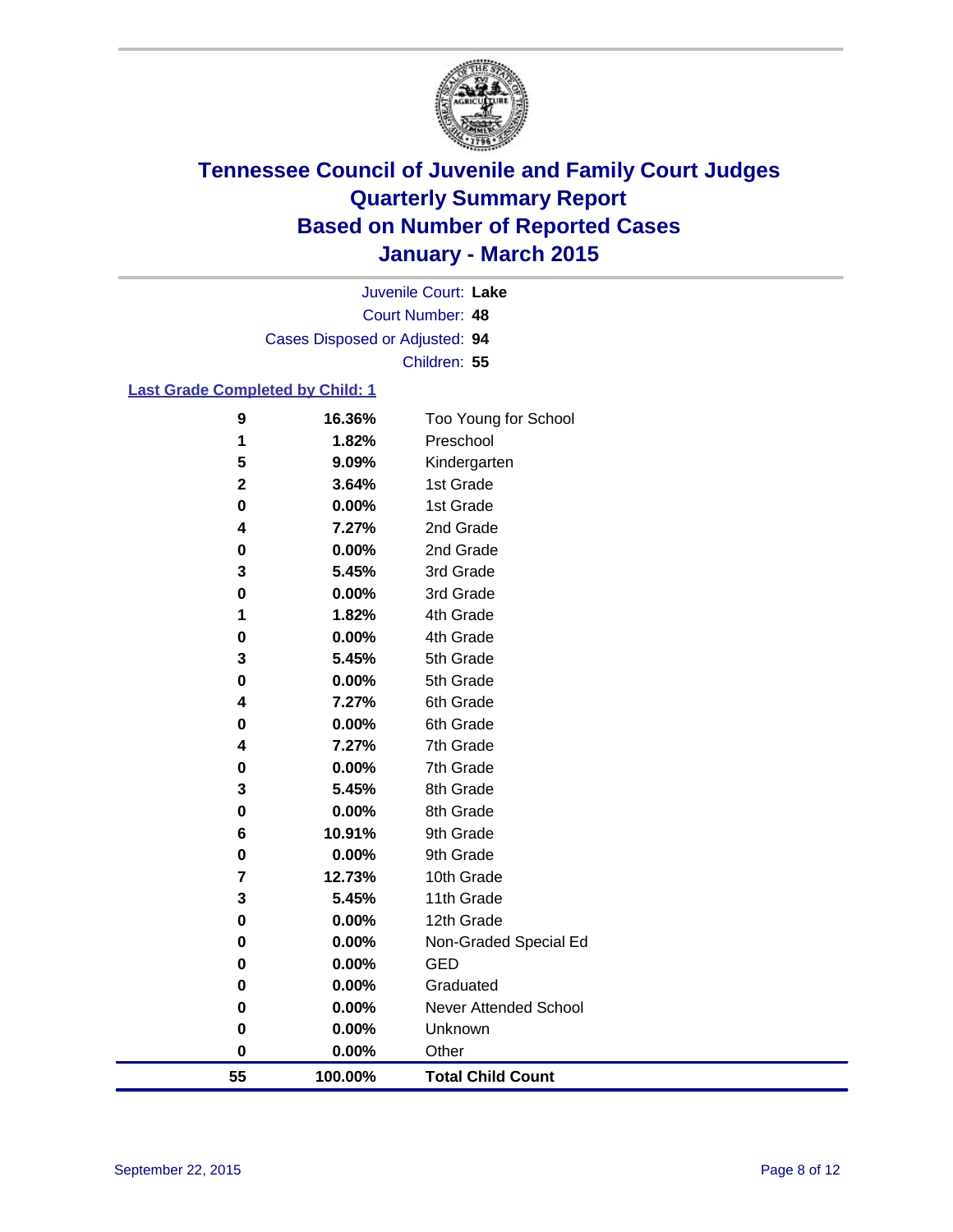

| Juvenile Court: Lake                                                                    |                          |  |  |
|-----------------------------------------------------------------------------------------|--------------------------|--|--|
| Court Number: 48                                                                        |                          |  |  |
| Cases Disposed or Adjusted: 94                                                          |                          |  |  |
| Children: 55                                                                            |                          |  |  |
| <b>Enrolled in Special Education: 1</b>                                                 |                          |  |  |
| 1.82%<br>1<br>Yes                                                                       |                          |  |  |
| 54<br>98.18%<br>No                                                                      |                          |  |  |
| $0.00\%$<br>Unknown<br>0                                                                |                          |  |  |
| 55<br>100.00%                                                                           | <b>Total Child Count</b> |  |  |
| One child could be counted in multiple categories, verify accuracy of your court's data |                          |  |  |

| <b>Action Executed By: 1</b> |         |                           |  |
|------------------------------|---------|---------------------------|--|
| 110                          | 99.10%  | Judge                     |  |
| 1                            | 0.90%   | Magistrate                |  |
| 0                            | 0.00%   | YSO                       |  |
| 0                            | 0.00%   | Other                     |  |
| 0                            | 0.00%   | <b>Unknown</b>            |  |
| 111                          | 100.00% | <b>Total Action Count</b> |  |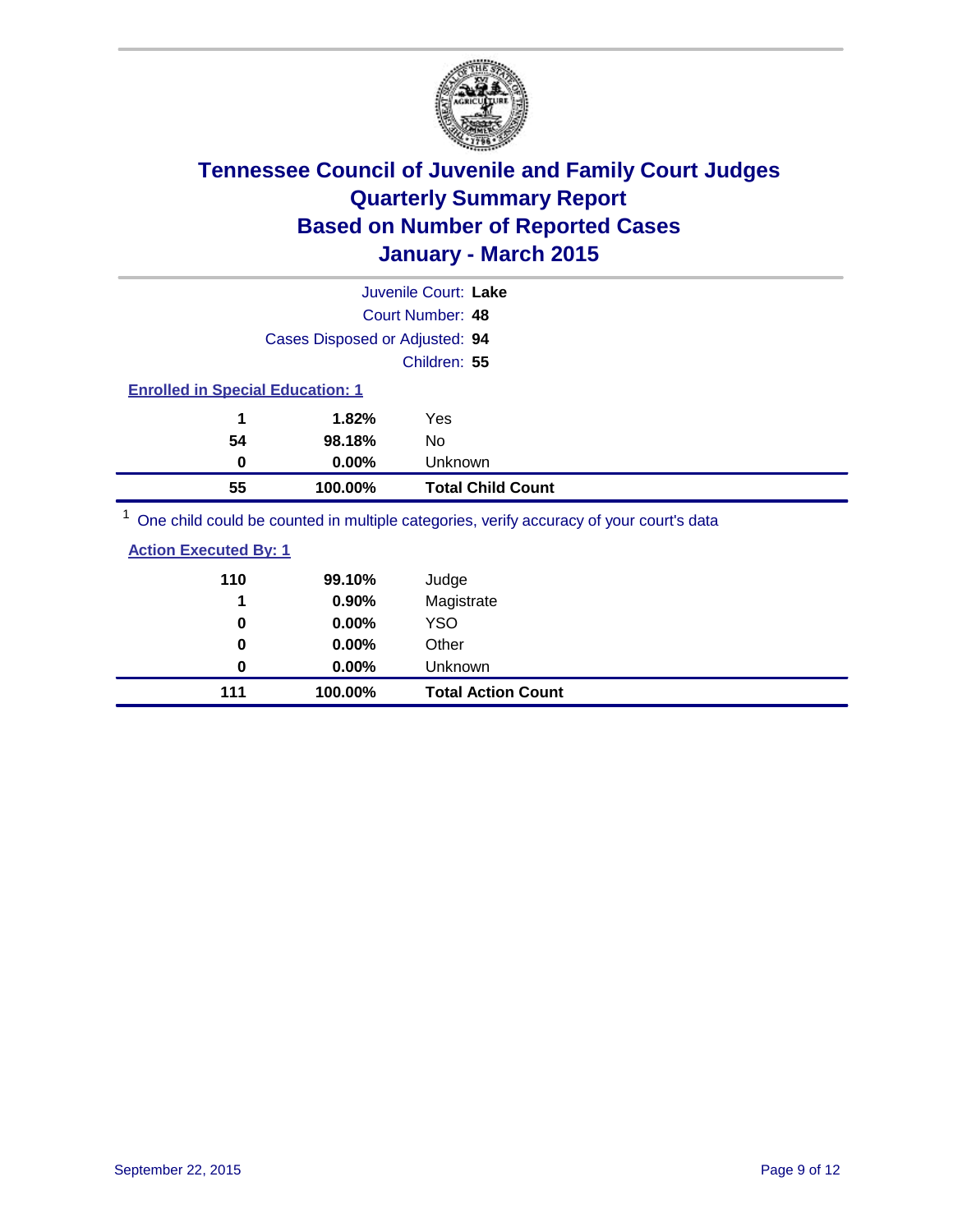

Court Number: **48** Juvenile Court: **Lake** Cases Disposed or Adjusted: **94** Children: **55**

### **Formal / Informal Actions: 1**

| 17  | 15.32%   | Dismissed                                        |
|-----|----------|--------------------------------------------------|
| 0   | $0.00\%$ | Retired / Nolle Prosequi                         |
|     | 6.31%    | <b>Complaint Substantiated Delinquent</b>        |
| 0   | $0.00\%$ | <b>Complaint Substantiated Status Offender</b>   |
| 3   | 2.70%    | <b>Complaint Substantiated Dependent/Neglect</b> |
| 0   | $0.00\%$ | <b>Complaint Substantiated Abused</b>            |
| 0   | $0.00\%$ | <b>Complaint Substantiated Mentally III</b>      |
| 0   | $0.00\%$ | Informal Adjustment                              |
| 0   | $0.00\%$ | <b>Pretrial Diversion</b>                        |
| 0   | $0.00\%$ | <b>Transfer to Adult Court Hearing</b>           |
| 0   | $0.00\%$ | Charges Cleared by Transfer to Adult Court       |
| 0   | $0.00\%$ | Special Proceeding                               |
| 5   | 4.50%    | <b>Review Concluded</b>                          |
| 78  | 70.27%   | Case Held Open                                   |
|     | $0.90\%$ | Other                                            |
| 0   | $0.00\%$ | <b>Unknown</b>                                   |
| 111 | 100.00%  | <b>Total Action Count</b>                        |

<sup>1</sup> If different than number of Referral Reasons (111), verify accuracy of your court's data.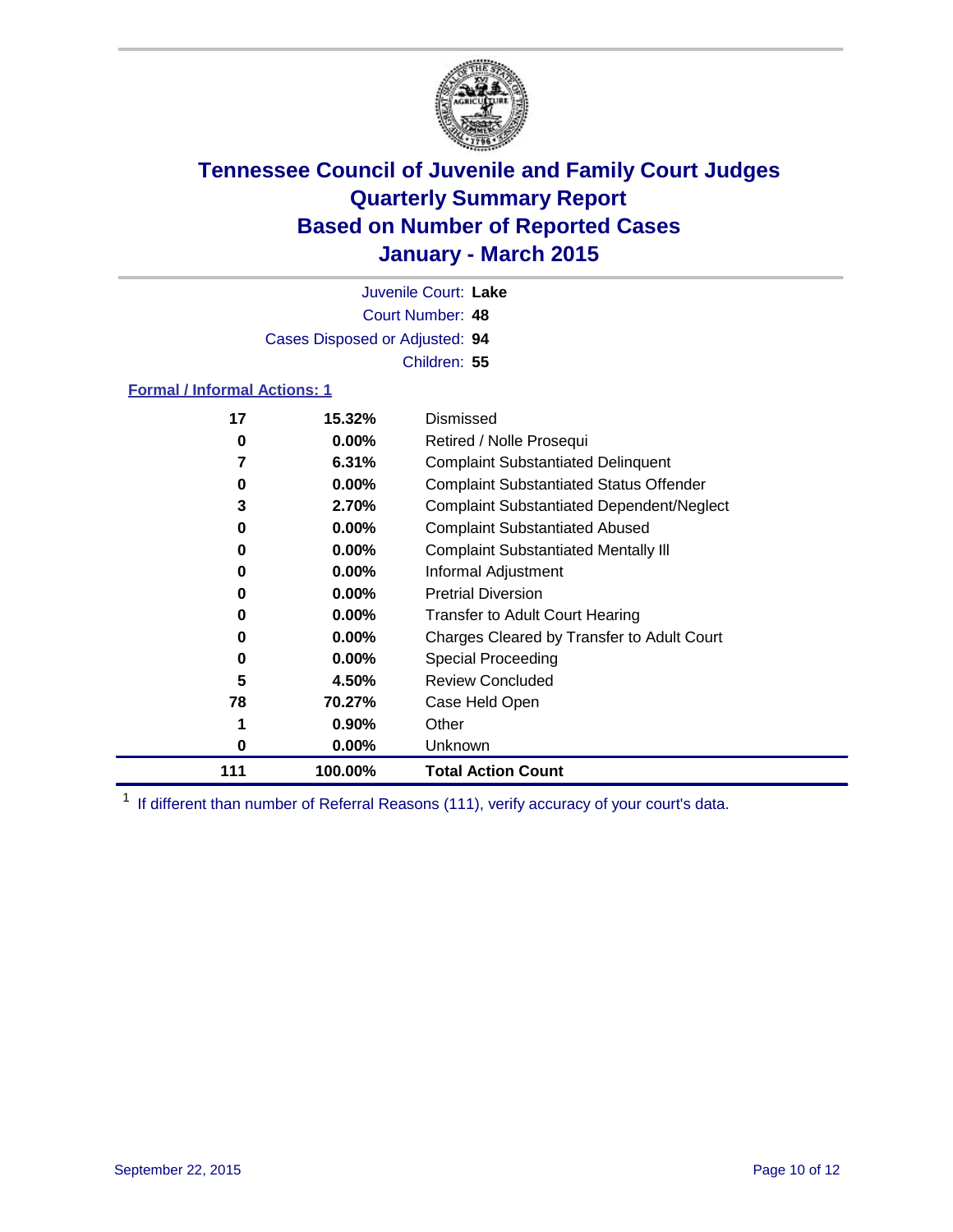

|                       |                                | Juvenile Court: Lake                                  |
|-----------------------|--------------------------------|-------------------------------------------------------|
|                       |                                | Court Number: 48                                      |
|                       | Cases Disposed or Adjusted: 94 |                                                       |
|                       |                                | Children: 55                                          |
| <b>Case Outcomes:</b> |                                | There can be multiple outcomes for one child or case. |
| 13                    | 11.50%                         | <b>Case Dismissed</b>                                 |
| 1                     | 0.88%                          | Case Retired or Nolle Prosequi                        |
| $\mathbf 2$           | 1.77%                          | Warned / Counseled                                    |
| 65                    | 57.52%                         | Held Open For Review                                  |
| 3                     | 2.65%                          | Supervision / Probation to Juvenile Court             |
| 0                     | 0.00%                          | <b>Probation to Parents</b>                           |
| 0                     | 0.00%                          | Referral to Another Entity for Supervision / Service  |
| 0                     | 0.00%                          | Referred for Mental Health Counseling                 |
| 0                     | 0.00%                          | Referred for Alcohol and Drug Counseling              |
| 0                     | 0.00%                          | Referred to Alternative School                        |
| 0                     | 0.00%                          | Referred to Private Child Agency                      |
| 0                     | 0.00%                          | Referred to Defensive Driving School                  |
| 0                     | 0.00%                          | Referred to Alcohol Safety School                     |
| 0                     | 0.00%                          | Referred to Juvenile Court Education-Based Program    |
| 0                     | 0.00%                          | Driver's License Held Informally                      |
| 0                     | 0.00%                          | <b>Voluntary Placement with DMHMR</b>                 |
| 0                     | 0.00%                          | <b>Private Mental Health Placement</b>                |
| 0                     | 0.00%                          | <b>Private MR Placement</b>                           |
| 0                     | 0.00%                          | Placement with City/County Agency/Facility            |
| 0                     | 0.00%                          | Placement with Relative / Other Individual            |
| 0                     | 0.00%                          | Fine                                                  |
| 4                     | 3.54%                          | <b>Public Service</b>                                 |
| 1                     | 0.88%                          | Restitution                                           |
| 0                     | 0.00%                          | <b>Runaway Returned</b>                               |
| 3                     | 2.65%                          | No Contact Order                                      |
| 0                     | 0.00%                          | Injunction Other than No Contact Order                |
| 0                     | 0.00%                          | <b>House Arrest</b>                                   |
| 0                     | 0.00%                          | <b>Court Defined Curfew</b>                           |
| 0                     | 0.00%                          | Dismissed from Informal Adjustment                    |
| 0                     | 0.00%                          | Dismissed from Pretrial Diversion                     |
| 0                     | 0.00%                          | Released from Probation                               |
| 0                     | 0.00%                          | <b>Transferred to Adult Court</b>                     |
| 0                     | 0.00%                          | <b>DMHMR Involuntary Commitment</b>                   |
| 0                     | 0.00%                          | <b>DCS Commitment - Determinate</b>                   |